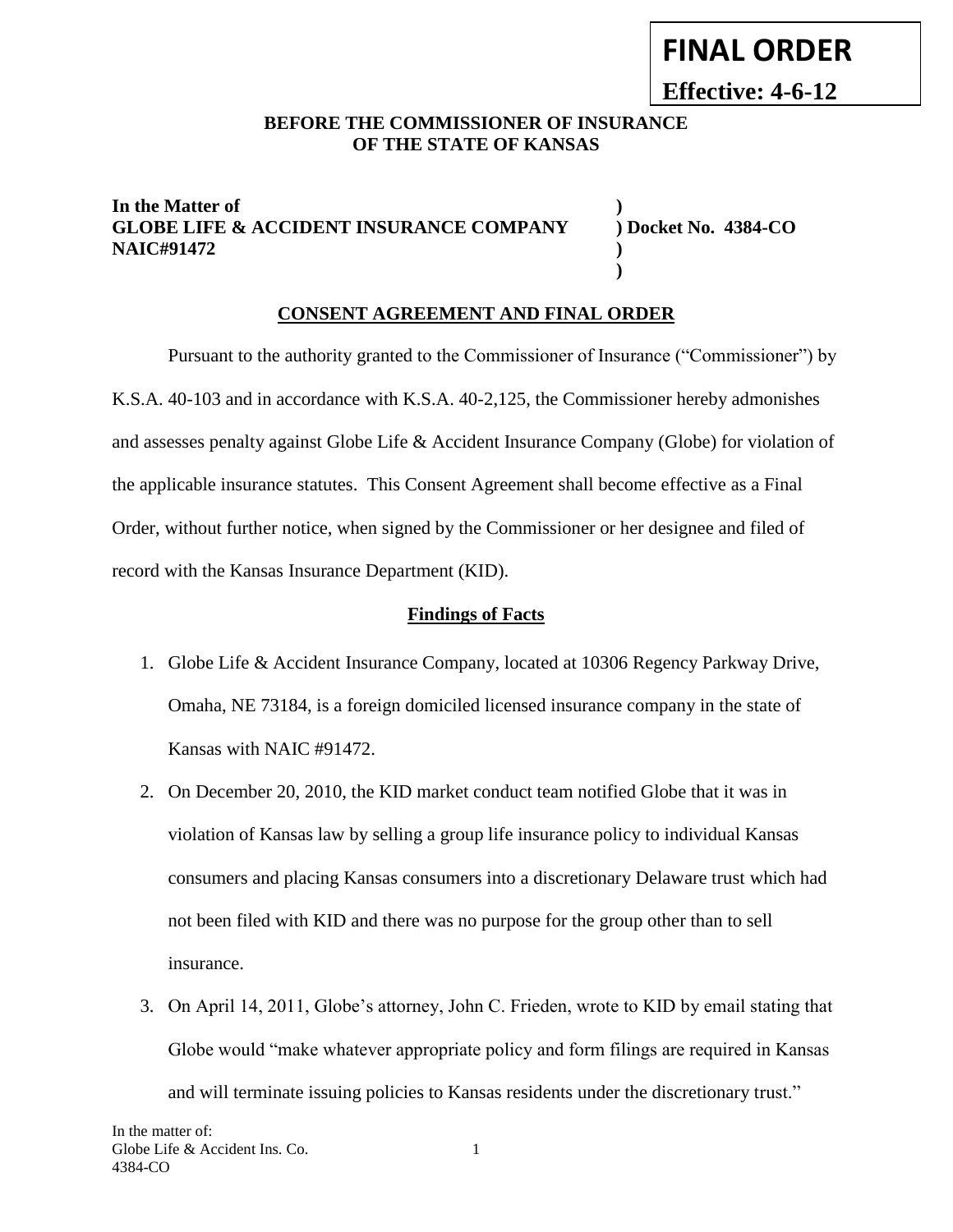- 4. On January 5, 2012, a certificate for a group policy was issued to a Kansas consumer.
- 5. On February 22, 2012, Globe informed KID that 5,750 group certificates were issued to Kansas consumers between April 14, 2011 and January 31, 2012 despite informing KID that the company had ceased this practice.
- 6. Globe does not admit nor deny the stipulated facts.
- 7. Globe stipulates that it understands its right to have a hearing on the facts and disposition and to seek review of an adverse order in this matter.
- 8. Globe expressly waives hearing and stipulates to the foregoing facts.
- 9. Globe further waives administrative and judicial review.

#### **Applicable Law**

K.S.A. 40-103 states,

"The commissioner of insurance shall have general supervision, control and regulation of corporations, companies, associations, societies, exchanges, partnerships, or persons authorized to transact the business of insurance, indemnity or suretyship in this state and shall have the power to make all reasonable rules and regulations necessary to enforce the laws of this state relating thereto."

#### K.S.A. 40-433 states,

No policy of group life insurance shall be delivered in this state unless it conforms to one of the following descriptions:

(1) A policy issued by an insurance company organized under the laws of the state of Kansas on its employees and agents, which agents for the purpose of this act only shall be deemed employees, the beneficiaries under such policies to be persons designated by each insured, or a policy issued to an employer, or to the trustees of a fund established by an employer, which employer or trustees shall be deemed the policyholder, to insure employees of the employer for the benefit of persons other than the employer, both subject to the following requirements:

(a) The employees eligible for insurance under the policy shall be all of the employees of the employer, or all of any class or classes thereof determined by conditions pertaining to their employment. The policy may provide that the term "employees" shall include the employees of one or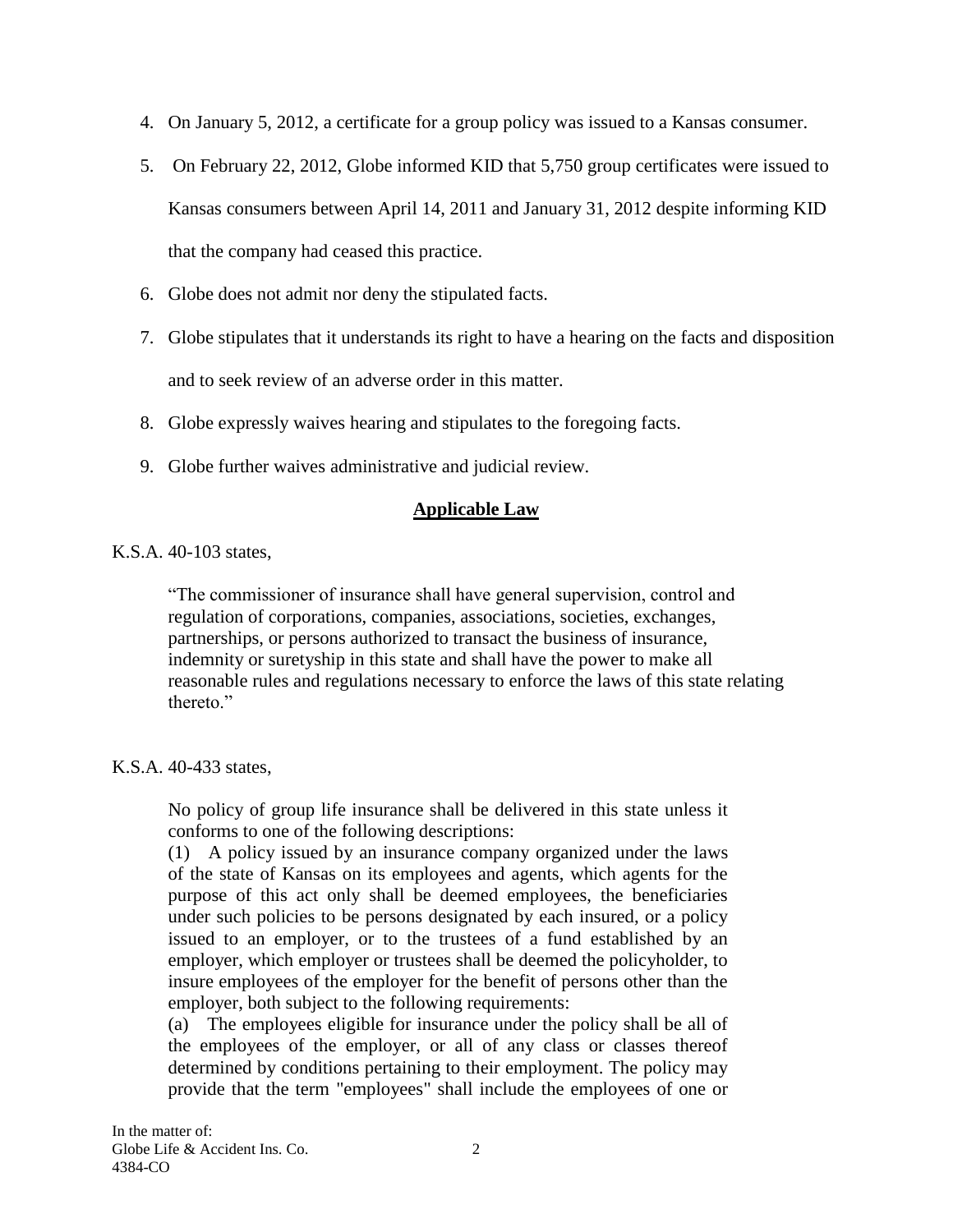more subsidiary corporations, and the employees, individual proprietors, and partners of one or more affiliated corporations, proprietors or partnerships if the business of the employer and of such affiliated corporations, proprietors or partnerships is under common control through stock ownership, contract or otherwise. The policy may provide that the term "employees" shall include the individual proprietor or partners if the employer is an individual proprietor or a partnership. The policy may provide that the term "employees" shall include retired employees. No director of a corporate employer shall be eligible for insurance under the policy unless such person is otherwise eligible as a bona fide employee of the corporation by performing services other than the usual duties of a director. No individual proprietor or partner shall be eligible for insurance under the policy unless the proprietor or partner is actively engaged in and devotes a substantial part of their time to the conduct of the business of the proprietor or partnership. A policy issued to insure the employees of a public body may provide that the term "employees" shall include elected or appointed officials.

(b) The premium for the policy may be paid by the policyholder, either wholly from the employer's funds or funds contributed by the employer, or partly from such funds and partly from funds contributed by the insured employees or entirely by the employees at their option. A policy on which no part of the premium is to be derived from funds contributed by the insured employees shall insure all eligible employees, or all except any as to whom evidence of individual insurability is not satisfactory to the insurer or except those who reject the coverage in writing.

(c) The amounts of insurance under the policy shall be based upon some plan, precluding individual selection either by the employees or by the employer or trustees.

(2) A policy issued to a creditor, who shall be deemed the policyholder, to insure debtors of the creditor, subject to the following requirements:

(a) The debtors eligible for insurance under the policy shall be all of the debtors of the creditor whose indebtedness is repayable in installments, or all of any class or classes thereof determined by conditions pertaining to the indebtedness or to the purchase giving rise to the indebtedness.

(b) The premium for the policy shall be paid by the policyholder, either from the creditor's funds or from charges collected from the insured debtors, or from both. A policy on which part or all of the premium is to be derived from the collection from the insured debtors of identifiable charges not required of uninsured debtors shall not include, in the class or classes of debtors eligible for insurance, debtors under obligations outstanding at its date of issue without evidence of individual insurability unless at least 75% of the then eligible debtors elect to pay the required charges. A policy on which no part of the premium is to be derived from the collection of such identifiable charges shall insure all eligible debtors, or all except any as to whom evidence of individual insurability is not satisfactory to the insurer.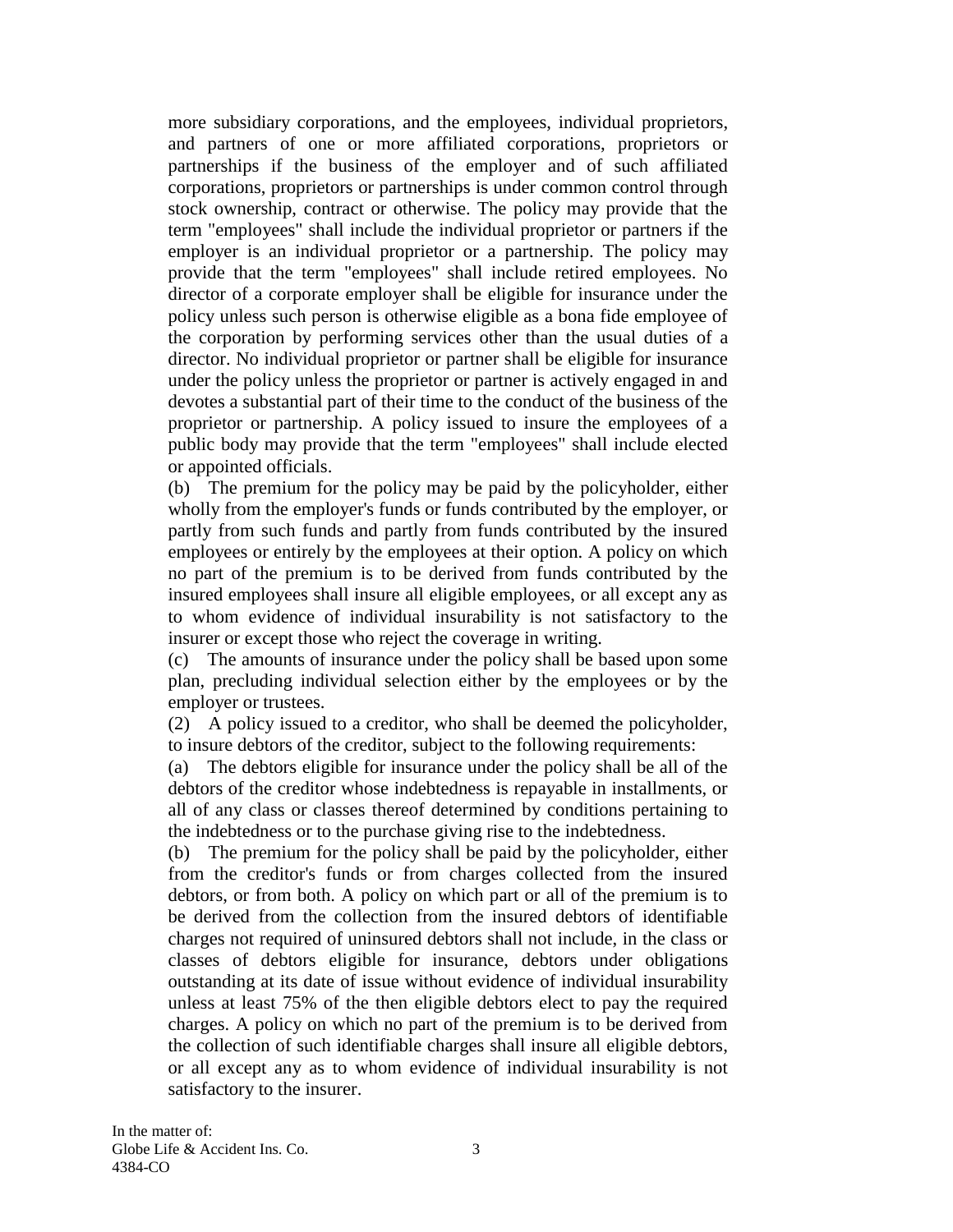(c) The policy may be issued only if the group of eligible debtors is then receiving new entrants at the rate of at least 100 persons yearly, or may reasonably be expected to receive at least 100 new entrants during the first policy year, and only if the policy reserves to the insurer the right to require evidence of individual insurability if less than 75% of the new entrants become insured.

(d) The amount of insurance on the life of any debtor shall at no time exceed the amount owed by that debtor which is repayable in installments to the creditor.

(e) The insurance shall be payable to the policyholder. Such payment shall reduce or extinguish the unpaid indebtedness of the debtor to the extent of such payment.

(3) A policy issued to a labor union, which shall be deemed the policyholder, to insure members of such union for the benefit of persons other than the union or any of its officials, representatives or agents, subject to the following requirements:

(a) The members eligible for insurance under the policy shall be all of the members of the union, or all of any class or classes thereof determined by conditions pertaining to their employment, or to membership in the union, or both.

(b) The premium for the policy may be paid by the policyholder, either wholly from the union's funds, or partly from such funds and partly from funds contributed by the insured members specifically for their insurance or entirely by the insured members at their option. A policy on which no part of the premium is to be derived from funds contributed by the insured members specifically for their insurance shall insure all eligible members, or all except any as to whom evidence of individual insurability is not satisfactory to the insurer or except those who reject coverage in writing.

(c) The amounts of insurance under the policy shall be based upon some plan precluding individual selection either by the members or by the union.

(4) A policy issued to the trustees of a fund established in this state by two or more employers if a majority of the employees to be insured of each employer are located within the state, or to the trustees of a fund established by one or more labor unions, or by one or more employers and one or more labor unions, which trustees shall be deemed the policyholder, to insure employees of the employers or members of the unions for the benefit of persons other than the employers or the unions, subject to the following requirements:

(a) The persons eligible for insurance shall be all of the employees of the employers or all of the members of the unions, or all of any class or classes thereof determined by conditions pertaining to their employment, or to membership in the unions, or to both. The policy may provide that the term "employees" shall include retired employees and the individual proprietor or partners if any employer is an individual proprietor or a partnership. No director of a corporate employer shall be eligible for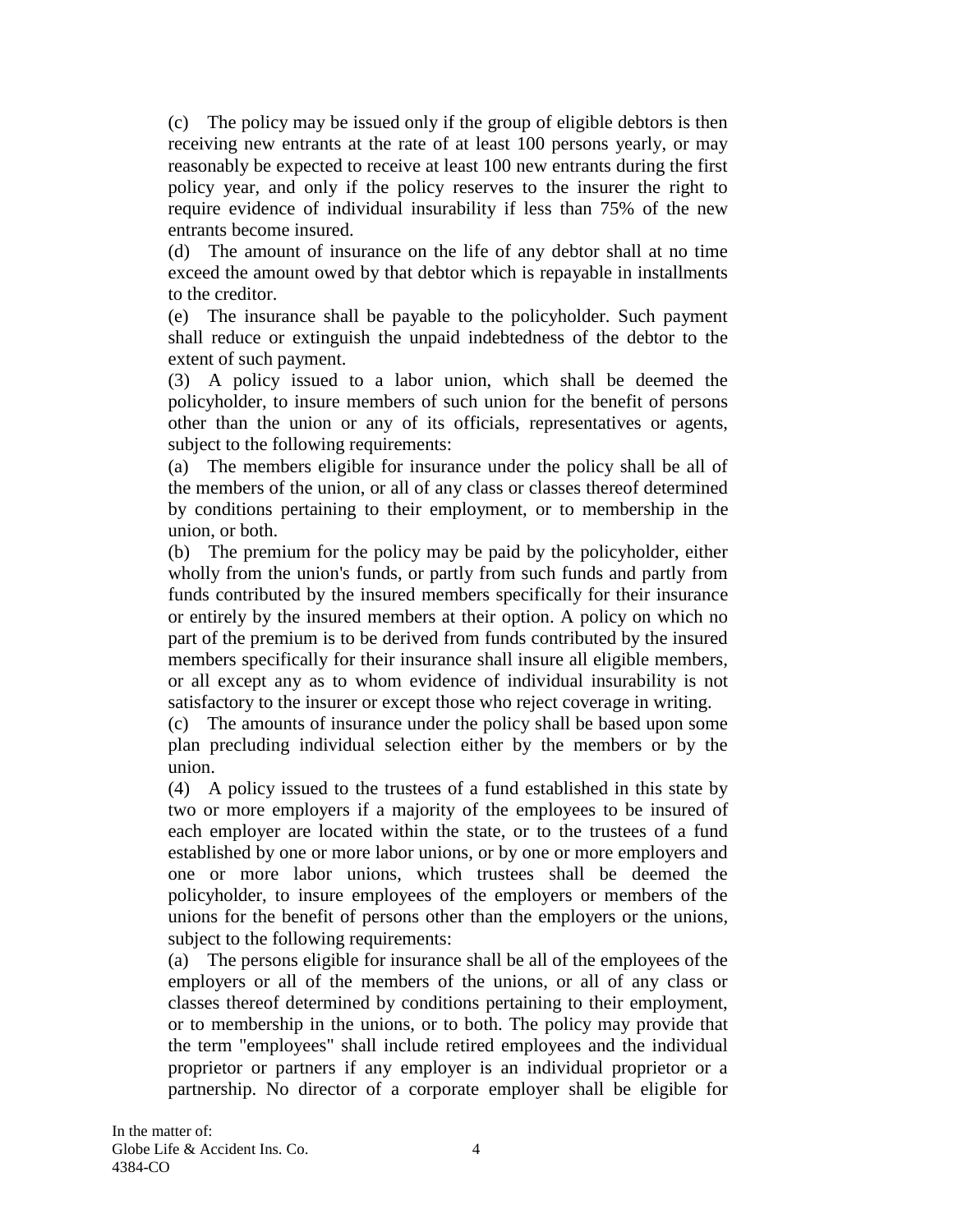insurance under the policy unless such person is otherwise eligible as a bona fide employee of the corporation by performing services other than the usual duties of a director. No individual proprietor or partner shall be eligible for insurance under the policy unless the proprietor or partner is actively engaged in and devotes a substantial part of their time to the conduct of the business of the proprietor or partnership. The policy may provide that the term "employees" shall include the trustees or their employees, or both, if their duties are principally connected with such trusteeship.

(b) The premium for the policy may be paid by the trustees either wholly from funds contributed by the employer or employers of the insured persons, or by the union or unions, or by both, or partly from such funds and partly from funds contributed by the insured employees or wholly from funds contributed by the employees or members at their option. The policy shall insure all eligible persons, or all except any as to whom evidence of individual insurability is not satisfactory to the insurer or except those who reject coverage in writing.

(c) The amounts of insurance under the policy shall be based upon some plan precluding individual selection either by the insured persons or by the policyholder, employers, or union.

(5) A policy issued to an association which has been organized and is maintained for purposes other than that of obtaining insurance, insuring at least 25 members, employees, or employees of members of the association for the benefit of persons other than the association or its officers. The term "employees" as used herein shall be deemed to include retired employees. The premiums for the policies shall be paid by the policyholder, either wholly from association funds, or funds contributed by the members of such association or by employees of such members or any combination thereof. The amounts of insurance under the policy shall be based upon some plan precluding individual selection either by the insured person or by the association or by the member.

(6) Any policy issued pursuant to this section may be extended to insure the employees against loss due to the death of their spouses, their children, their grandchildren, their spouse's children, their spouse's grandchildren, their parents, their spouse's parents, or any class or classes thereof, subject to the following requirements:

(a) The premium for the insurance may be paid by the policyholder, either from the employer's funds or from funds contributed by the insured employees, or from both. If no part of the premium is to be derived from funds contributed by the employees, all eligible employees, excluding any as to whose family members' evidence of insurability is not satisfactory to the insurer, shall be insured with respect to their spouses, their children, their grandchildren, their spouse's children, their spouse's grandchildren, their parents, [or] their spouse's parents.

(b) Upon termination of the insurance with respect to the spouse of an employee by reason of the employee's termination of employment or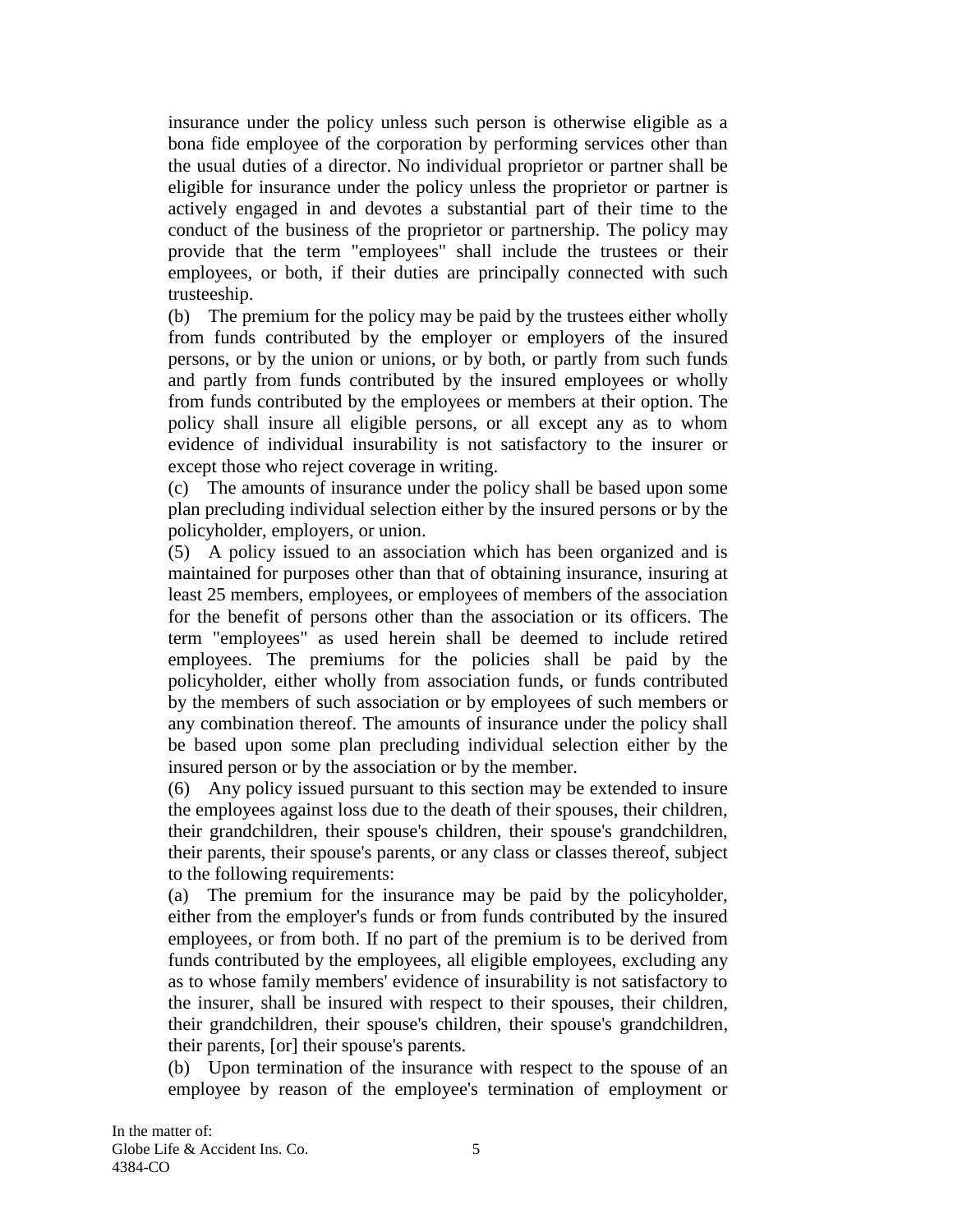death, the spouse insured pursuant to this section shall have the same conversion rights as to the insurance on such spouse's life as is provided for the employee under K.S.A. 40-434, and amendments thereto.

(c) Notwithstanding the provisions of K.S.A. 40-434, and amendments thereto, only one certificate need be issued for delivery to an insured person if a statement concerning any dependent's coverage is included in such certificate.

(7) A policy may be issued to any other group which the commissioner of insurance finds is the proper subject of a group life insurance policy or contract. Any such group shall be subject to any appropriate conditions or provisions relating thereto which the commissioner may establish or require, consistent with the provisions of this act, and such conditions and provisions shall be included in the policy or contract.

K.S.A. 40-2,125 states, in pertinent part,

"(a) If the commissioner determines after notice and opportunity for a hearing that any person has engaged or is engaging in any act or practice constituting a violation of any provision of Kansas insurance statutes or any rule and regulation or order thereunder, the commissioner may in the exercise of discretion, order any one or more of the following: (1) Payment of a monetary penalty of not more than \$1,000 for each and every act or violation, unless the person knew or reasonably should have known such person was in violation of the Kansas insurance statutes or any rule and regulation or order thereunder, in which case the penalty shall be not more than \$2,000 for each and every act or violation;"

#### **Conclusions of Law**

The Commissioner has jurisdiction over Globe and the subject matter of this proceeding

and based on Paragraphs #1 through #9 and the Applicable Law enumerated above.

#### **IT IS THEREFORE ORDERED BY THE COMMISSIONER OF INSURANCE:**

- 1. Globe's failure to cease the issuance of group certificates into the Delaware discretionary trust to Kansas consumers constitutes a violation of K.S.A. 40-433.
- 2. Pursuant to K.S.A. 40-2,125(a), Globe is hereby ordered to pay a monetary penalty, due

and payable to the Kansas Insurance Department, in the amount of SEVENTEEN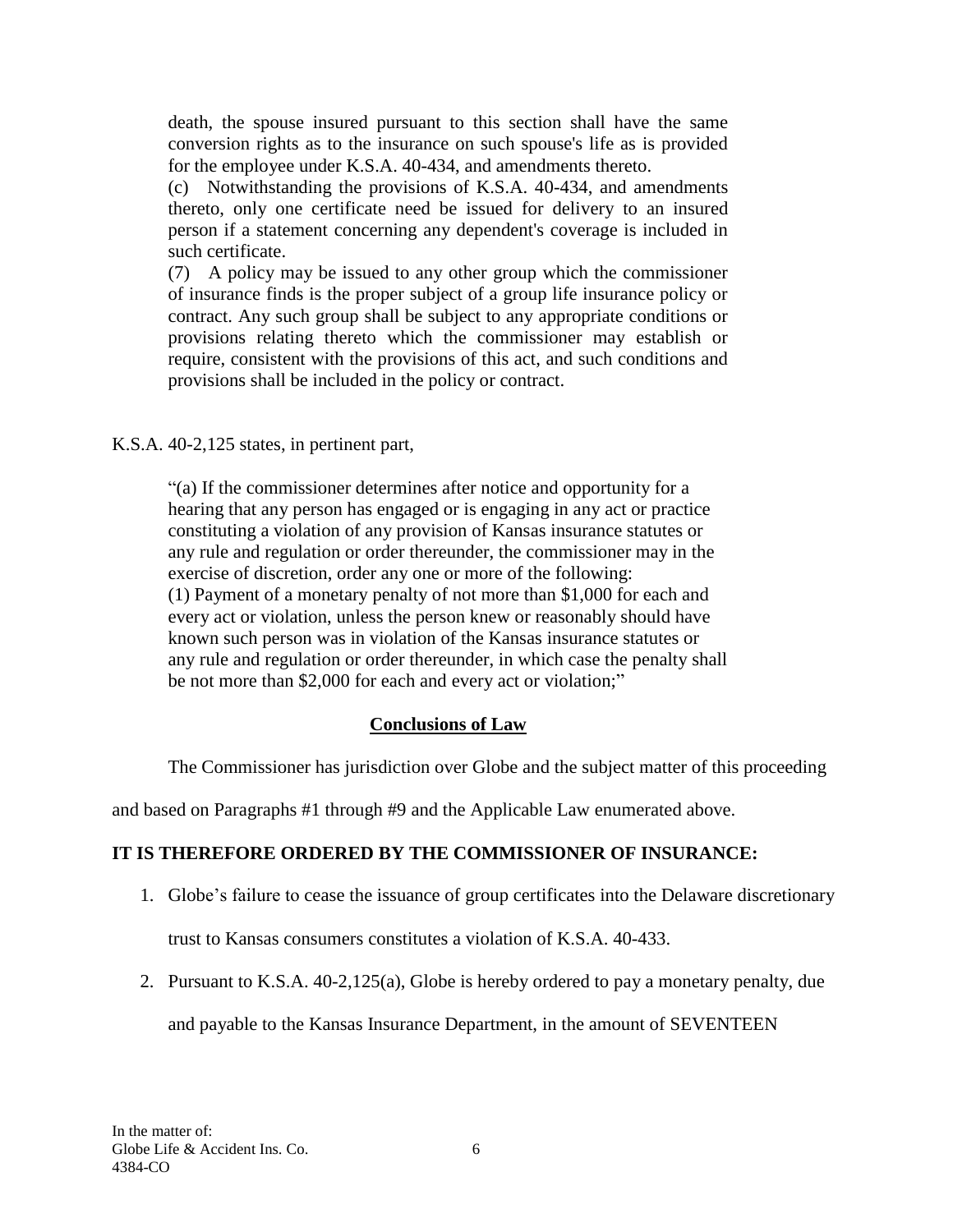# THOUSAND TWO HUNDRED AND FIFTY DOLLARS (\$17,250.00) for its above-

stated violation of K.S.A. 40-433.

3. Pursuant to KSA 77-415(b)(2)(A), this order is designated by KID as precedent.

# **IT IS SO ORDERED THIS \_\_6th\_\_ DAY OF APRIL 2012, IN THE CITY OF TOPEKA, COUNTY OF SHAWNEE, STATE OF KANSAS.**



 $\angle$ s/ Sandy Praeger $\angle$ ENERGY Sandy Praeger 3. Commissioner of Insurance

BY:

 \_/s/ Zachary J.C. Anshutz\_\_\_\_ Zachary Anshutz General Counsel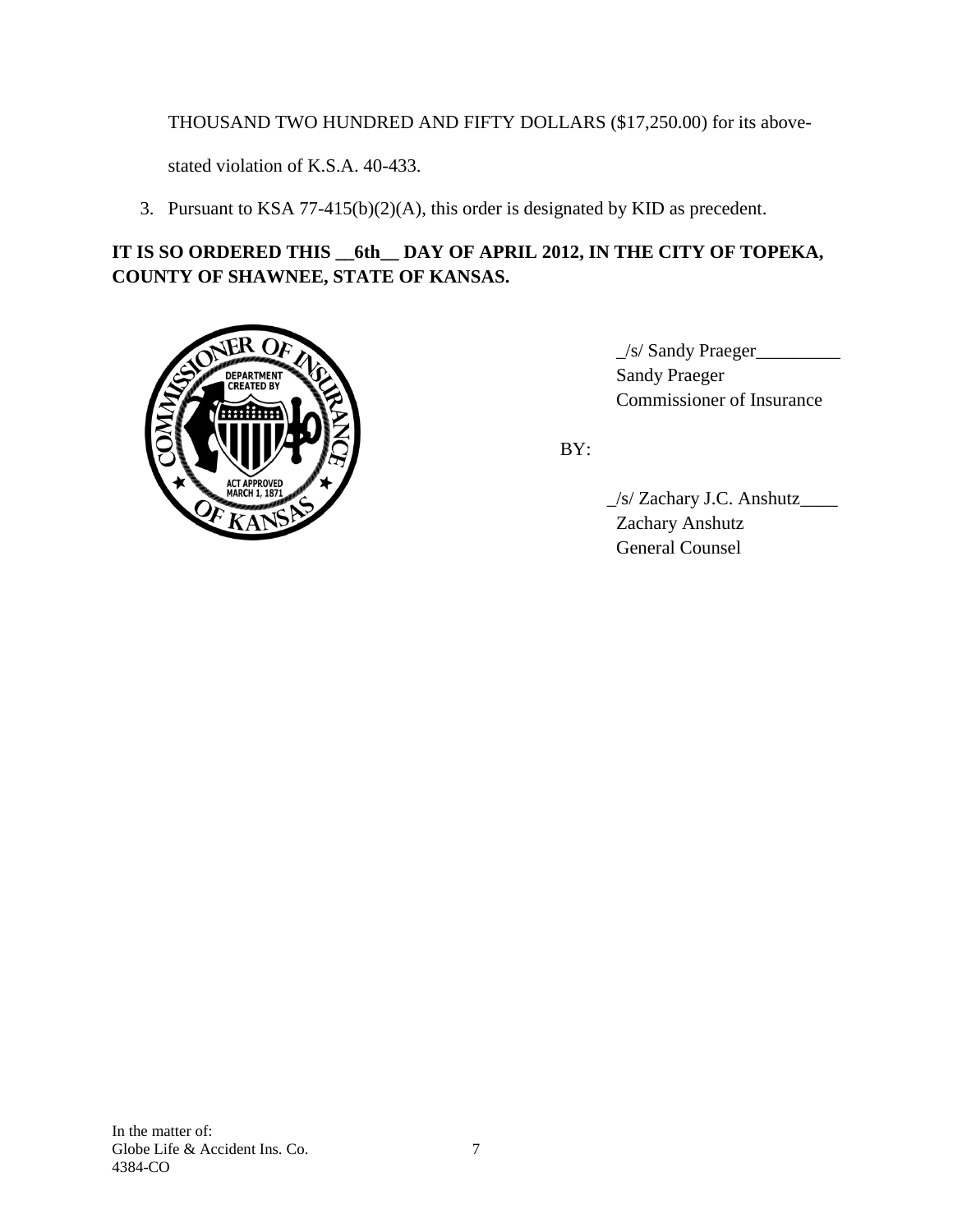# **Stipulation**

The undersigned stipulates and agrees to the above findings fact and conclusions of law and waives its rights to administrative hearing and judicial review of the Commissioner's Order.

> $\angle$ s/ Charles Hudson $\angle$ 4-5-2012 $\angle$ Charles Hudson Date President/Respondent

Prepared by:

 $\frac{1}{s}$  Jennifer R. Sourk Jennifer R. Sourk Staff Attorney

**NOTICE:** In the event Respondent files a petition for judicial review, it must be filed within 30

days of service of this order, and pursuant to K.S.A. 77-613(e), the agency officer to be served

on behalf of the Kansas Insurance Department is:

Zachary J.C. Anshutz, General Counsel Kansas Insurance Department 420 S.W. 9th Street Topeka, Kansas 66612